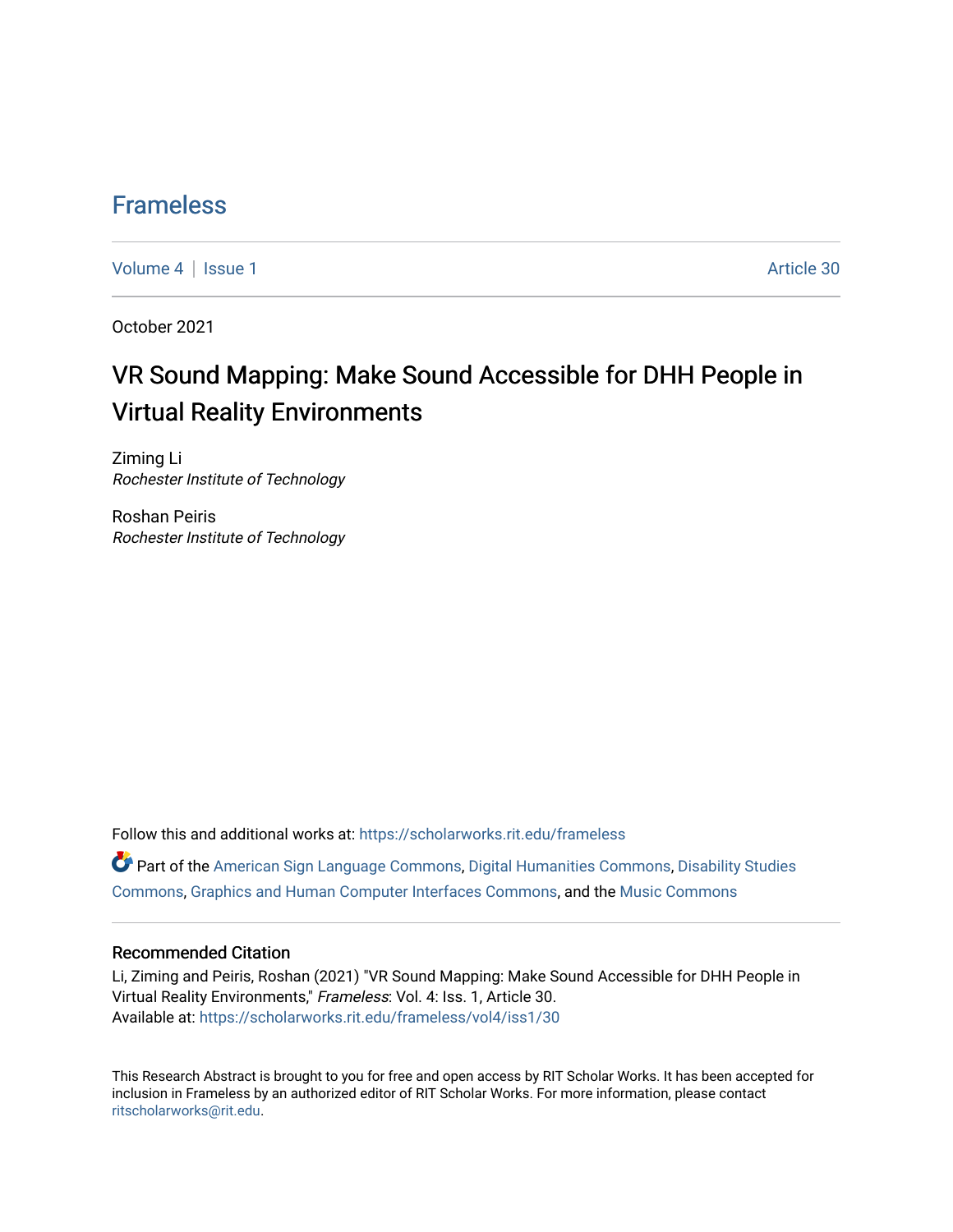# **FRAMELESS**

## **VR Sound Mapping: Make Sound Accessible for DHH People in Virtual Reality Environments**

**Ziming Li\*** Rochester Institute of Technology

**Roshan Peiris** Rochester Institute of Technology



*Fig 1. Interacting with different sounding objects in the kitchen scene*

### **INTRODUCTION**

In-game audio plays an important role in enhancing the sense of reality and immersion in the gaming experience. In many games, sounds are also used to provide notifications and clues, which are essential to the gameplay. However, in this case, the deaf and hard of hearing (DHH) players may

*\**Corresponding Author, Ziming Li

fail to access the information conveyed by sounds, which degrades their gaming experience (Jain et al. 2021).

Our demo, "VR Sound Mapping", provides several methods to present sound mapped visualizations for DHH people using virtual reality (VR). Our prototype software aims to study and help improve the user experience and the user performance of DHH people while playing VR first-person games.

*Submitted April 15th, 2022*

*Accepted April 15th, 2022*

*Published online April 18th, 2022*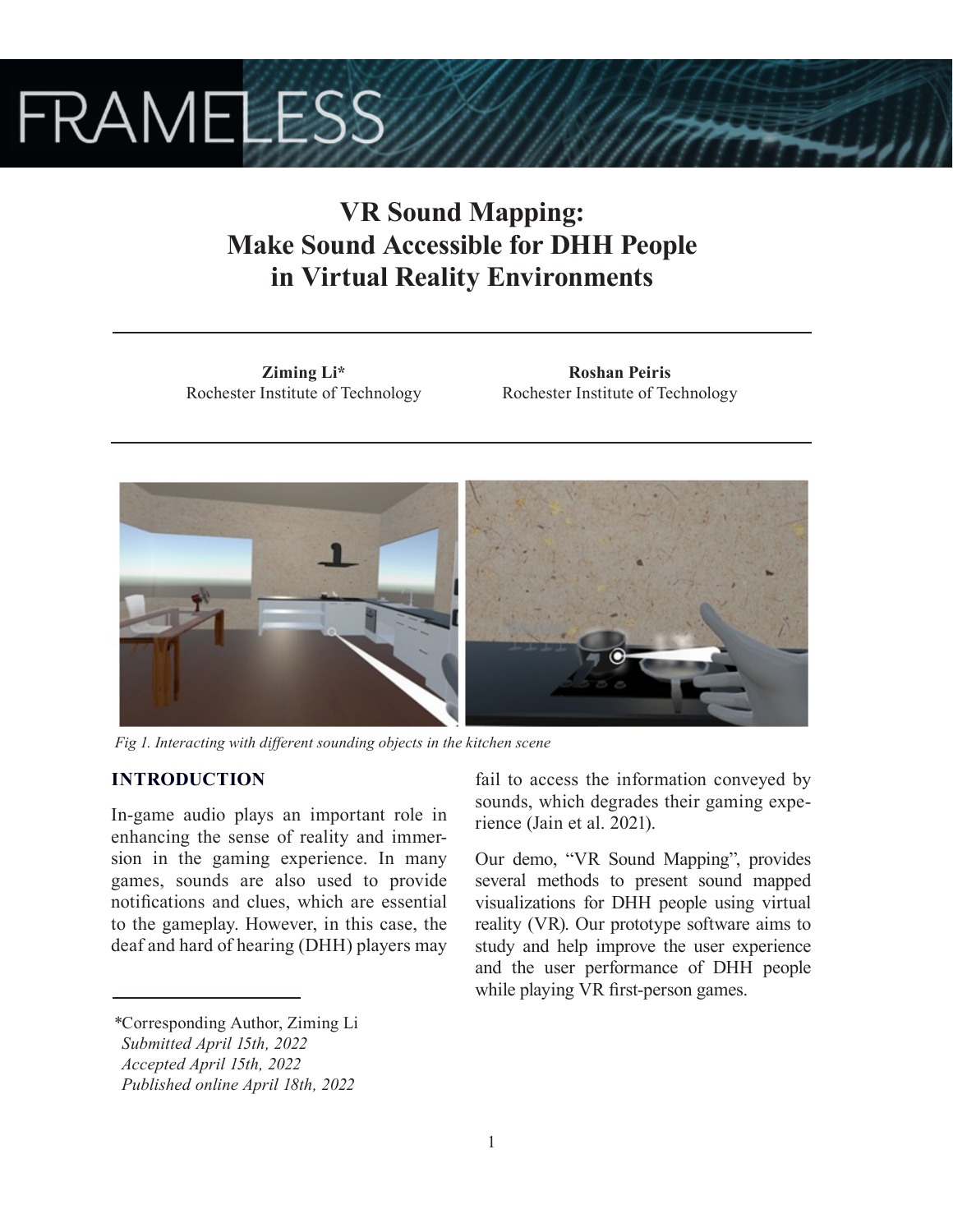**Vol. 4, No. 1 - 2021** *Frameless*



*Fig 2. On-object sound indicator*

VR Sound Mapping demo application is developed using the Unity game engine. It is deployed on Oculus standalone VR headsets (e.g., Oculus Quest 2) and PC- powered VR headsets (e.g., Oculus Rift S).

Players are expected to wear a supported VR headset to experience our demo application. In the application, players can see a kitchen scene with utensils and appliances that produce various sounds. Then, players can interact with these kitchen props to hear their sound effects (Fig. 1).

The demo application has sound visualization techniques integrated to improve sound accessibility for DHH people. The techniques consist of two components: an on-object sound indicator and a minimap.

The on-object sound indicator is a red dot hover over a sounding object (Fig. 2). It can visualize the loudness of the sound effect from the attached object.

A minimap shows different sound types (e.g., flowing water, dishwasher) using icons on the map located at the corner of the player's view (Fig. 3-left). It is designed to inform players of the sounds appearing in the surrounding.

In addition to the complete minimap, the visualization method has a partial minimap integrated (Fig. 3-right). The partial minimap is a variant of the complete minimap but designed to keep users focusing on the environment of their front.

With these sound accessibility techniques, DHH players can visualize different sound effects in the scene. In this way, they can be aware of the condition of various kitchen



*Fig. 3. (Left) Full minimap; (Right) Partial minimap*